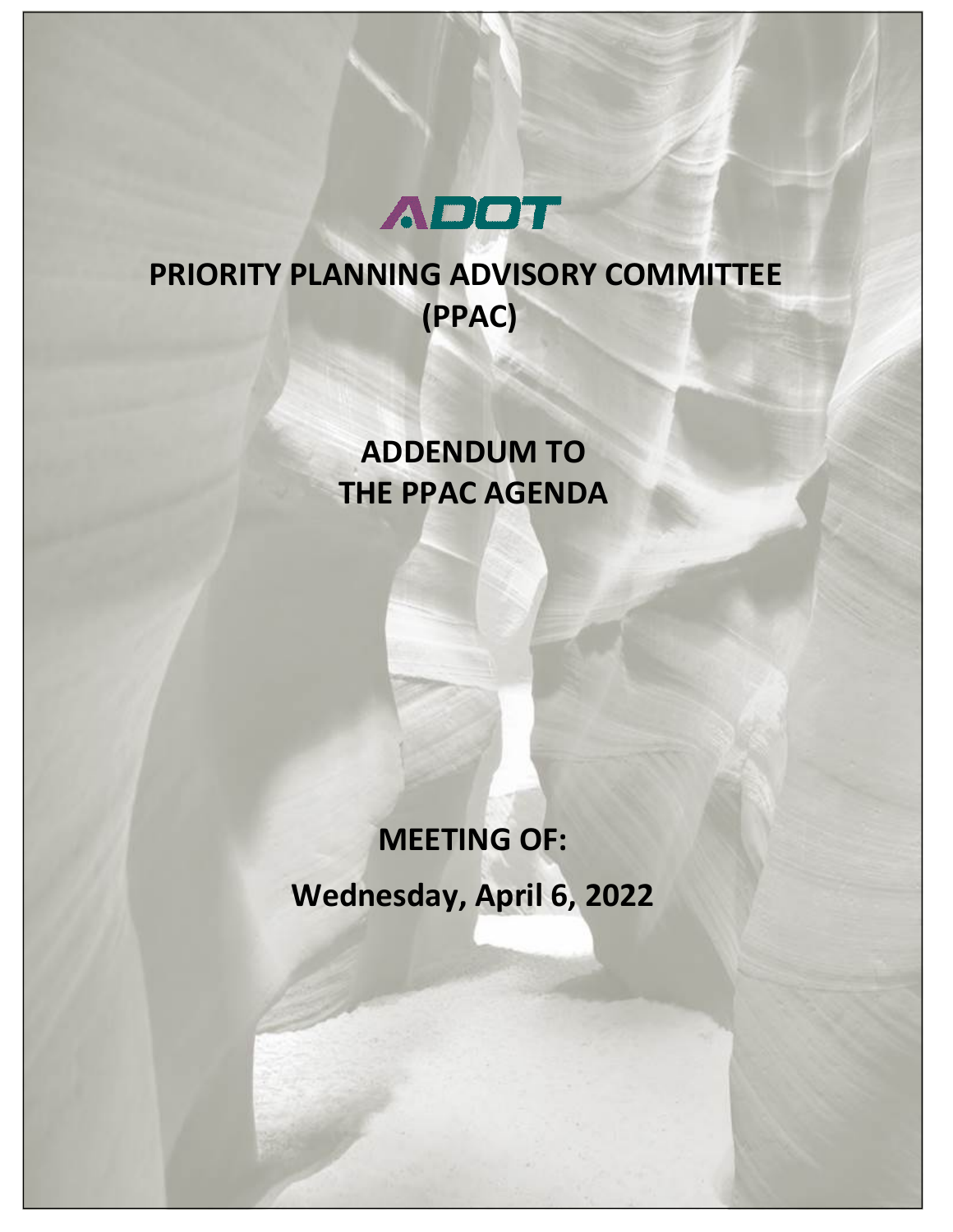#### **ARIZONA DEPARTMENT OF TRANSPORTATION MULTIMODAL PLANNING DIVISION OFFICE MEMO**

#### TO: PRIORITY PLANNING ADVISORY COMMITTEE MEMBERS

GREG BYRES KRISTINE WARD STEVE BOSCHEN BRENT CAIN CLEMENC LIGOCKI TIM LANE BARRY CROCKETT DON KRIZ JON BRODSKY (NON-VOTING)G)

FROM: Chairman Paul Patane

SUBJECT: ADDENDUM TO THE PRIORITY PLANNING ADVISORY COMMITTEE MEETING (PPAC)

Pursuant to the A.R.S. 28-6951(B), the ADOT Director has appointed the members of the Priority Planning Advisory Committee (PPAC) to develop the Five Year Transportation Facilities Construction Program. This meeting is scheduled, pursuant to 28-6951(C4), to review the Program and make changes and schedule new projects into the adopted Five Year Transportation Facilities Construction Program.

Pursuant to Title VI of the Civil Rights Act of 1964, and the Americans with Disabilities Act (ADA), ADOT does not discriminate on the basis of race, color, national origin, age, sex or disability. Persons who require a reasonable accommodation based on language or disability should contact ADOT's Civil Rights Office at 602.712.8946 or at civilrightsoffice@azdot.gov. Requests should be made as early as possible to ensure the State has an opportunity to address the accommodation.

The meeting of the Arizona Department of Transportation, Priority Planning Advisory Committee (PPAC) will be held on Wednesday April 6, 2022 at 9:00AM. This will be a teleconference meeting. To access the meeting by the Internet, go to <meet.google.com/vxe-iwaq-adb>. To access the meeting by phone, dial +1 904-580-9875, PIN: 480 616 971#.

#### **ADDENDUM TO THE AGENDA:**

| 1. Call to Order                                     | Chairman         |
|------------------------------------------------------|------------------|
| 2. Roll Call                                         | Information Only |
| 3. Title VI the Civil Rights Act of 1964, as Amended | Information Only |
| 4. Call to Audience                                  | Information Only |
|                                                      |                  |
|                                                      |                  |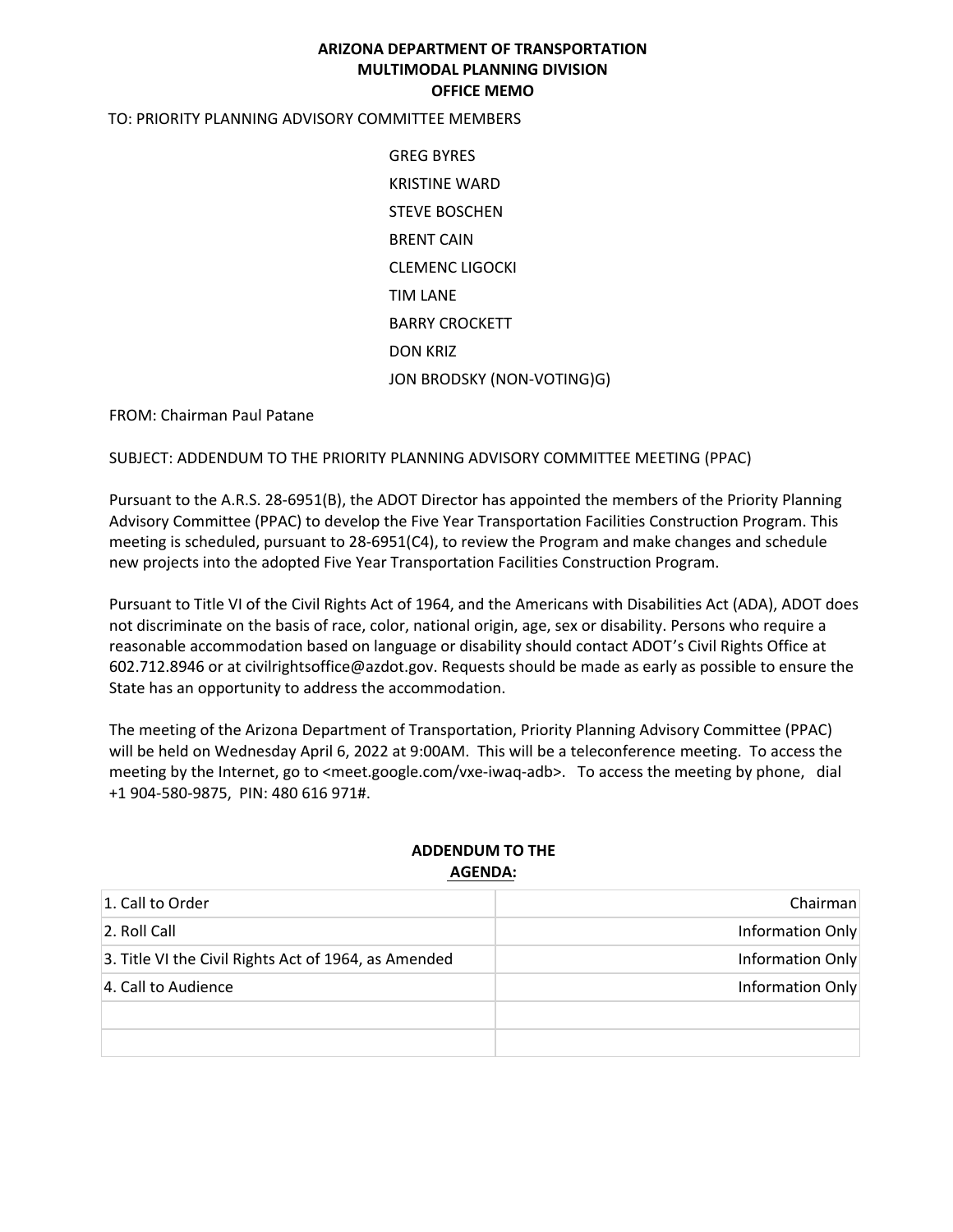## **7. PPAC - PROJECT MODIFICATIONS AND NEW PROJECTS - DISCUSSION AND POSSIBLE ACTION**

| $7-13$ | Route & MP:                | Statewide                         |  |  |  |  |
|--------|----------------------------|-----------------------------------|--|--|--|--|
|        | <b>Project Name:</b>       | Statewide / Federal Grant Writing |  |  |  |  |
|        | <b>Type of Work:</b>       | <b>Prepare Grant Applications</b> |  |  |  |  |
|        | County:                    | Statewide                         |  |  |  |  |
|        | District:                  | Statewide                         |  |  |  |  |
|        | Schedule:                  |                                   |  |  |  |  |
|        | Project:                   | N/A, TIP#: 103258                 |  |  |  |  |
|        | <b>Project Manager:</b>    | Kohinoor Kar                      |  |  |  |  |
|        | <b>Program Amount:</b>     | \$0                               |  |  |  |  |
|        | <b>New Program Amount:</b> | \$250,000                         |  |  |  |  |
|        | <b>Requested Action:</b>   | Establish new project.            |  |  |  |  |

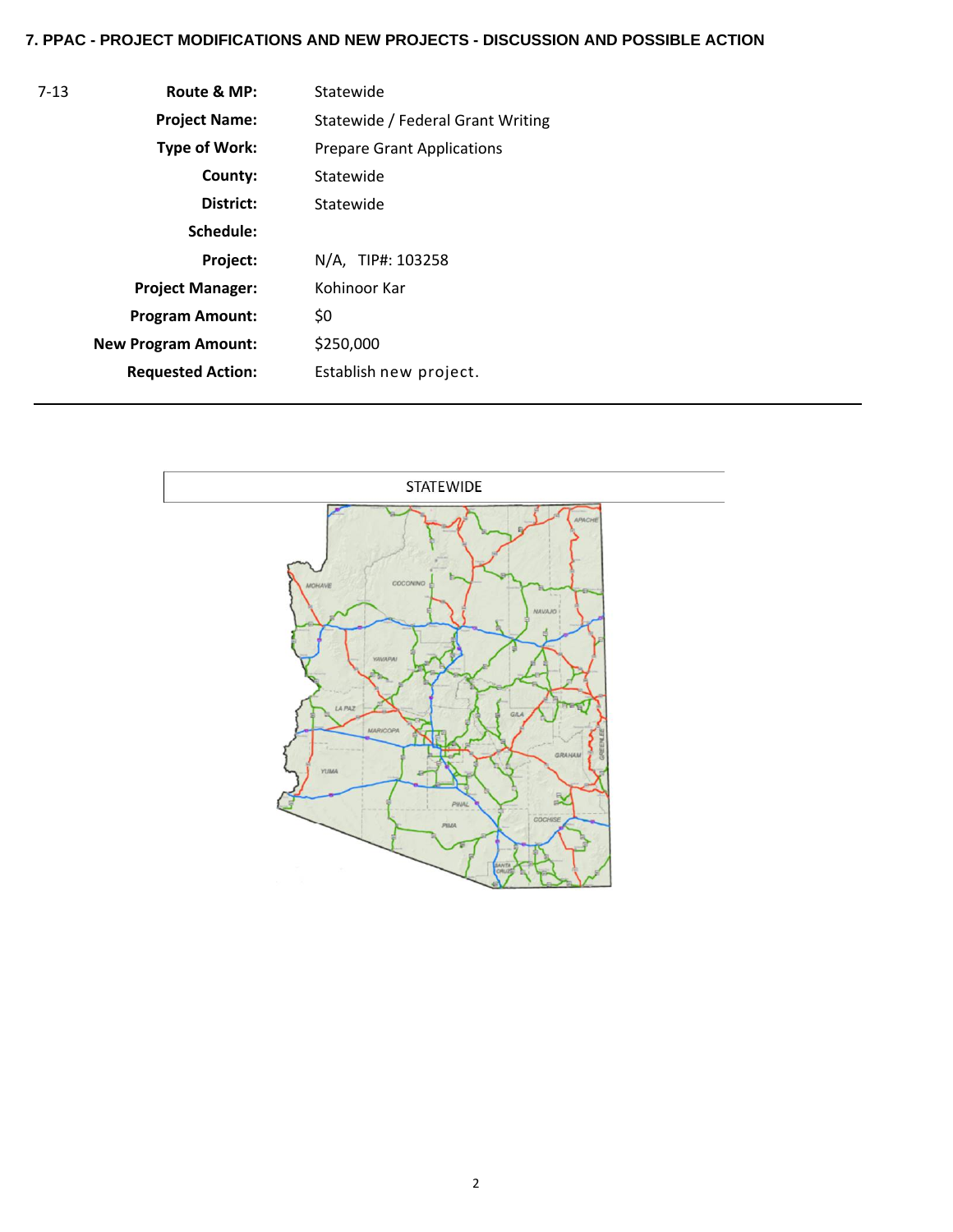| PRB Item #:                                     |                                                               | <b>ARIZONA DEPARTMENT OF TRANSPORTATION</b> |                                                                                                                 |                         |                                                                               |                  |                                     |                                     |                 |  |
|-------------------------------------------------|---------------------------------------------------------------|---------------------------------------------|-----------------------------------------------------------------------------------------------------------------|-------------------------|-------------------------------------------------------------------------------|------------------|-------------------------------------|-------------------------------------|-----------------|--|
| 14                                              |                                                               |                                             | Project Review Board (PRB) Request Form - Version 4.0<br>1. PRB Meeting Date: 4/5/2022<br>2. Teleconference: No |                         |                                                                               |                  |                                     |                                     |                 |  |
|                                                 | 3. Form Date / 5. Form By:<br>4. Project Manager / Presenter: |                                             |                                                                                                                 |                         |                                                                               |                  |                                     |                                     |                 |  |
| 4/4/2022                                        |                                                               |                                             | Kohinoor Kar<br>@                                                                                               |                         | (602) 712-8239                                                                |                  |                                     |                                     |                 |  |
| Kohinoor Kar                                    |                                                               |                                             | 206 S 17th Ave, 3rd F, 310B - 4210 MPD PLANNING TEAM                                                            |                         |                                                                               |                  |                                     |                                     |                 |  |
| 6. Project Name:                                |                                                               |                                             |                                                                                                                 |                         |                                                                               | 7. Type of Work: |                                     |                                     |                 |  |
|                                                 | Statewide/ Federal Grant Writing                              |                                             |                                                                                                                 |                         |                                                                               |                  | <b>Preparing Grant Applications</b> |                                     |                 |  |
| 8. CPSID:                                       | 9. District:                                                  | 10. Route:                                  | 11. County:                                                                                                     |                         | 12. Beg MP:                                                                   |                  | <u>13. TRACS #:</u>                 | <u>14. Len (Mi.):</u>               | 15. Fed Id #:   |  |
|                                                 | Phoenix                                                       | 999                                         | Statewide                                                                                                       |                         |                                                                               |                  | $-$ ?                               |                                     |                 |  |
| 16. Program Budget:                             | \$0                                                           |                                             |                                                                                                                 |                         |                                                                               |                  |                                     | 17. Program Item #:                 | 103258          |  |
|                                                 | 18. Current Approved Program Budget:                          |                                             |                                                                                                                 |                         | 18a. (+/-) Program Budget Request:<br>18b Total Program Budget After Request: |                  |                                     |                                     |                 |  |
|                                                 | \$0                                                           | \$250<br>\$250                              |                                                                                                                 |                         |                                                                               |                  |                                     |                                     |                 |  |
| <b>CURRENTLY APPROVED:</b>                      |                                                               |                                             | <b>CHANGE / REQUEST:</b>                                                                                        |                         |                                                                               |                  |                                     |                                     |                 |  |
| <b>19. BUDGET ITEMS:</b>                        |                                                               |                                             |                                                                                                                 |                         | <b>19A. BUDGET ITEMS:</b>                                                     |                  |                                     |                                     |                 |  |
|                                                 |                                                               |                                             |                                                                                                                 |                         | Item # Amount                                                                 |                  |                                     | <b>Description</b>                  | <b>Comments</b> |  |
|                                                 |                                                               |                                             |                                                                                                                 |                         | 74522<br><b>PRIVITIZATION</b><br>\$250                                        |                  |                                     |                                     |                 |  |
|                                                 | <b>CURRENT SCHEDULE:</b>                                      |                                             |                                                                                                                 |                         |                                                                               |                  |                                     | <b>CHANGE REQUEST\NEW SCHEDULE:</b> |                 |  |
|                                                 | 21. CURRENT FISCAL YEAR:                                      |                                             |                                                                                                                 |                         | 21A. REQUEST FISCAL YEAR:                                                     |                  |                                     | 2022                                |                 |  |
| 22. CURRENT BID READY:                          |                                                               |                                             |                                                                                                                 | 22A. REQUEST BID READY: |                                                                               |                  |                                     |                                     |                 |  |
| 23A. REQUEST ADV DATE:<br>23. CURRENT ADV DATE: |                                                               |                                             |                                                                                                                 |                         |                                                                               |                  |                                     |                                     |                 |  |
| 20. JPA #'s:                                    |                                                               | SIGNED:                                     | <b>NO</b><br>ADV: NO                                                                                            |                         |                                                                               |                  |                                     |                                     |                 |  |
| <b>CHANGE IN:</b>                               | 24a: PROJECT NAME:                                            | <b>NO</b>                                   | 24b. TYPE OF WORK: NO                                                                                           |                         |                                                                               | 24c. SCOPE: NO   |                                     | 24d. CURRENT STAGE:                 | NOT APPLICABLE  |  |
|                                                 |                                                               | 24e. ENVIRONMENTAL CLEARANCE:               | <b>NO</b>                                                                                                       |                         |                                                                               |                  |                                     | 24f. MATERIALS MEMO COMP:           | <b>NO</b>       |  |
|                                                 |                                                               | 24g. U&RR CLEARANCE:                        | <b>NO</b>                                                                                                       |                         |                                                                               |                  |                                     | 24h. C&S CLEARANCE:                 | <b>NO</b>       |  |
| 24i. R/W CLEARANCE:<br><b>NO</b>                |                                                               |                                             |                                                                                                                 |                         |                                                                               |                  | 24j. CUSTOMIZED SCHEDULE:           | <b>NO</b>                           |                 |  |
|                                                 |                                                               | 24k. SCOPING DOCUMENT:                      | <b>NO</b>                                                                                                       |                         |                                                                               |                  |                                     |                                     |                 |  |

#### **25. DESCRIPTION OF REQUEST**

Establish new project.

#### **26. JUSTIFICATION OF REQUEST**

The types of Grants pursued will be USDOT Mega, INFRA, Rural and other discretionary Grants. On-call consultants will be used to help ADOT maximize opportunities for federal grants to be used on ADOT projects.

## **27. CONCERNS OF REQUEST**

#### **28. OTHER ALTERNATIVES CONSIDERED**

#### REQUESTED ACTIONS: APPROVED / RECOMMENDED ACTIONS:

**PRB APPROVED** 

ESTABLISH A NEW PROJECT

REQUEST APPROVED SUBJECT TO PPAC APPROVAL - 4/6/2022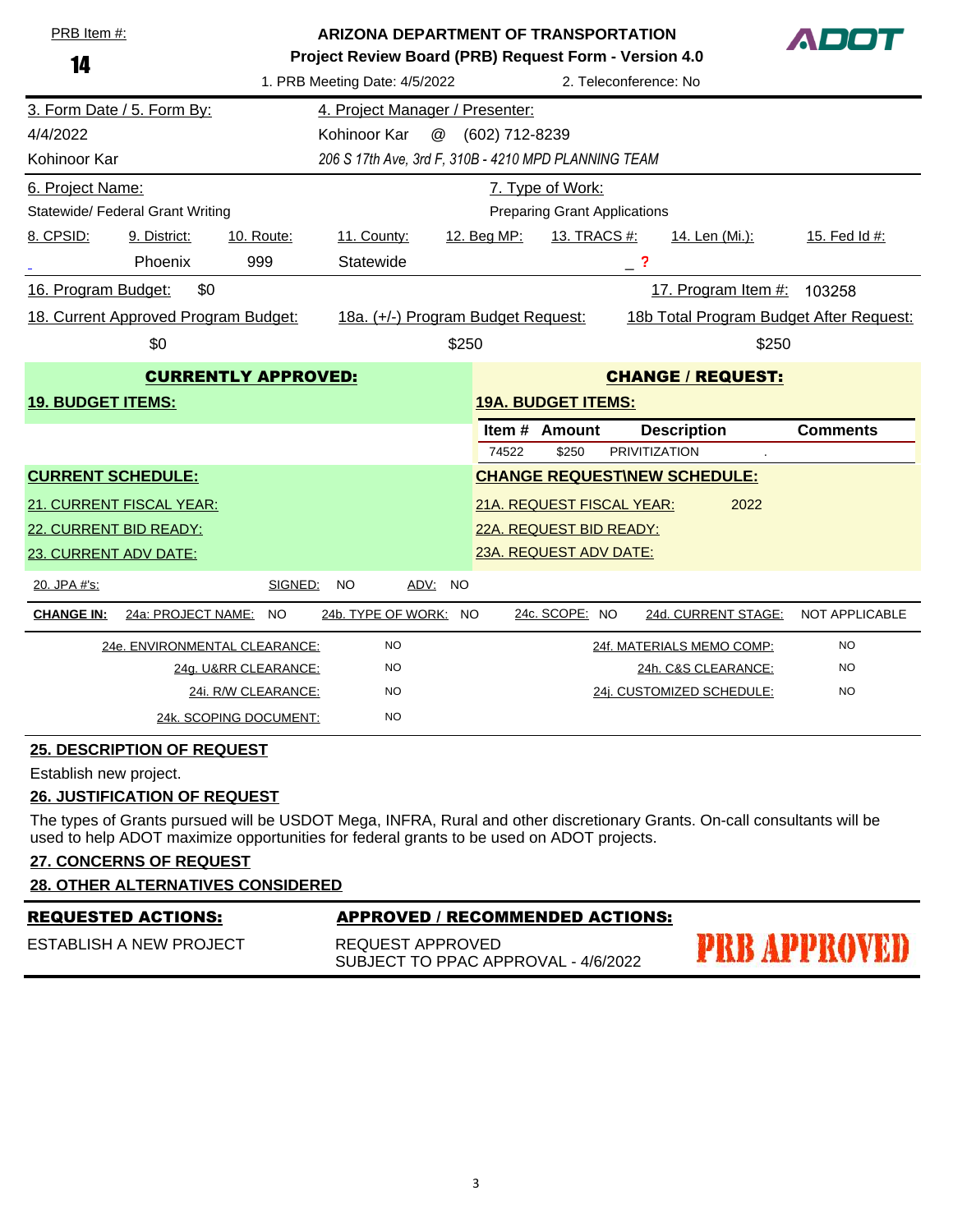#### **7. PPAC - PROJECT MODIFICATIONS AND NEW PROJECTS - DISCUSSION AND POSSIBLE ACTION**

| 7-14 | Route & MP:                | SR 303L @ 136.0                    |
|------|----------------------------|------------------------------------|
|      | <b>Project Name:</b>       | 51st Ave and 43rd Ave Interchanges |
|      | <b>Type of Work:</b>       | Construct Interchanges             |
|      | County:                    | Maricopa                           |
|      | District:                  | Central                            |
|      | Schedule:                  |                                    |
|      | Project:                   | F042401C, TIP#: 102447             |
|      | <b>Project Manager:</b>    | Thomas O'Reilly                    |
|      | <b>Program Amount:</b>     | \$57,938,000                       |
|      | <b>New Program Amount:</b> | \$56,438,000                       |
|      | <b>Requested Action:</b>   | Reduce the project budget.         |
|      |                            |                                    |

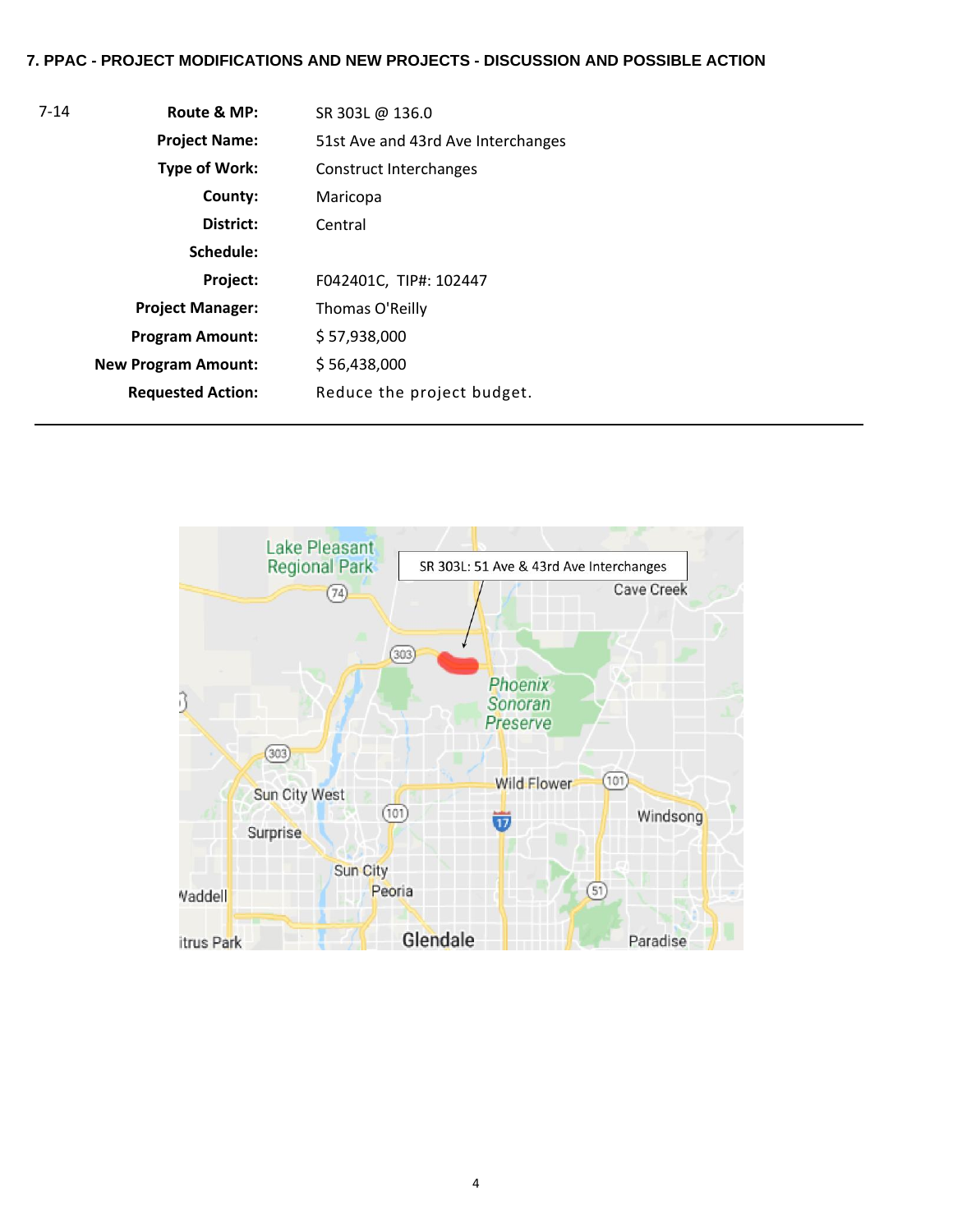| PRB Item #:<br>18        |                                                        | ARIZONA DEPARTMENT OF TRANSPORTATION<br>ADOT<br>Project Review Board (PRB) Request Form - Version 4.0 |                                                        |                           |                               |                                         |                 |  |  |
|--------------------------|--------------------------------------------------------|-------------------------------------------------------------------------------------------------------|--------------------------------------------------------|---------------------------|-------------------------------|-----------------------------------------|-----------------|--|--|
|                          |                                                        |                                                                                                       | 1. PRB Meeting Date: 4/5/2022<br>2. Teleconference: No |                           |                               |                                         |                 |  |  |
|                          | 3. Form Date / 5. Form By:                             |                                                                                                       | 4. Project Manager / Presenter:                        |                           |                               |                                         |                 |  |  |
| 4/4/2022                 |                                                        |                                                                                                       | <b>Thomas Oreilly</b><br>@                             | (602) 712-2587            |                               |                                         |                 |  |  |
| <b>Thomas Oreilly</b>    |                                                        | 205 S 17th Ave, 293, 614E - 4983 PROJECT MANAGEMENT                                                   |                                                        |                           |                               |                                         |                 |  |  |
| 6. Project Name:         |                                                        |                                                                                                       |                                                        |                           | 7. Type of Work:              |                                         |                 |  |  |
|                          |                                                        | 51ST AVE AND 43RD AVE INTERCHANGES                                                                    |                                                        |                           | <b>CONSTRUCT INTERCHANGES</b> |                                         |                 |  |  |
| 8. CPSID:                | 9. District:                                           | 10. Route:                                                                                            | 11. County:                                            | 12. Beg MP:               | <u>13. TRACS #:</u>           | 14. Len (Mi.):                          | 15. Fed Id #:   |  |  |
| QY <sub>1</sub> P        | Central                                                | 303L                                                                                                  | Maricopa                                               | 136.0                     | F042401C ?                    | 3.0                                     | 303-A(228)T     |  |  |
| 16. Program Budget:      |                                                        | \$57,938                                                                                              |                                                        |                           |                               | 17. Program Item #:                     | 102447          |  |  |
|                          |                                                        | 18. Current Approved Program Budget:                                                                  | 18a. (+/-) Program Budget Request:                     |                           |                               | 18b Total Program Budget After Request: |                 |  |  |
|                          | (\$1,500)<br>\$57,938<br>\$56,438                      |                                                                                                       |                                                        |                           |                               |                                         |                 |  |  |
|                          | <b>CURRENTLY APPROVED:</b><br><b>CHANGE / REQUEST:</b> |                                                                                                       |                                                        |                           |                               |                                         |                 |  |  |
| <b>19. BUDGET ITEMS:</b> |                                                        |                                                                                                       |                                                        | <b>19A. BUDGET ITEMS:</b> |                               |                                         |                 |  |  |
| Item # Amount            |                                                        | <b>Description</b>                                                                                    | <b>Comments</b>                                        |                           | Item # Amount                 | <b>Description</b>                      | <b>Comments</b> |  |  |
| 102447                   | \$57,938                                               |                                                                                                       |                                                        | 49922                     | (\$1,500)                     |                                         |                 |  |  |
| <b>CURRENT SCHEDULE:</b> |                                                        |                                                                                                       |                                                        |                           |                               | <b>CHANGE REQUEST\NEW SCHEDULE:</b>     |                 |  |  |
|                          | 21. CURRENT FISCAL YEAR:                               | 22                                                                                                    |                                                        |                           | 21A. REQUEST FISCAL YEAR:     |                                         |                 |  |  |
| 22. CURRENT BID READY:   |                                                        |                                                                                                       |                                                        | 22A. REQUEST BID READY:   |                               |                                         |                 |  |  |
| 23. CURRENT ADV DATE:    |                                                        | 6/30/2022                                                                                             |                                                        |                           | 23A. REQUEST ADV DATE:        |                                         |                 |  |  |
| 20. JPA #'s:             |                                                        | SIGNED:                                                                                               | <b>NO</b><br>ADV:<br><b>NO</b>                         |                           | $\sqrt{}$                     | <b>PROJECT FUNDING VERIFIED BY PM</b>   |                 |  |  |
| <b>CHANGE IN:</b>        | 24a: PROJECT NAME:                                     | <b>NO</b>                                                                                             | 24b. TYPE OF WORK: NO                                  |                           | 24c. SCOPE: NO                | 24d. CURRENT STAGE:                     | <b>STAGE IV</b> |  |  |
|                          |                                                        | 24e. ENVIRONMENTAL CLEARANCE:                                                                         | <b>YES</b>                                             |                           |                               | 24f. MATERIALS MEMO COMP:               | <b>YES</b>      |  |  |
|                          |                                                        | 24g. U&RR CLEARANCE:                                                                                  | <b>NO</b>                                              |                           |                               | 24h. C&S CLEARANCE:                     | <b>YES</b>      |  |  |
|                          |                                                        | 24i. R/W CLEARANCE:                                                                                   | <b>NO</b>                                              |                           |                               | 24j. CUSTOMIZED SCHEDULE:               | <b>YES</b>      |  |  |
|                          |                                                        | 24k. SCOPING DOCUMENT:                                                                                | <b>YES</b>                                             |                           |                               |                                         |                 |  |  |

#### **25. DESCRIPTION OF REQUEST**

Reduce Budget

#### **26. JUSTIFICATION OF REQUEST**

Move construction funds to MAG Contingency to be used by a Procurement Project for the advance acquisition of long lead items for the Construction Project. ICAP is included in this request.

## **27. CONCERNS OF REQUEST**

#### **28. OTHER ALTERNATIVES CONSIDERED**

#### REQUESTED ACTIONS: APPROVED / RECOMMENDED ACTIONS:

**PRB APPROVED** 

CHANGE IN BUDGET

REQUEST APPROVED SUBJECT TO PPAC APPROVAL - 4/6/2022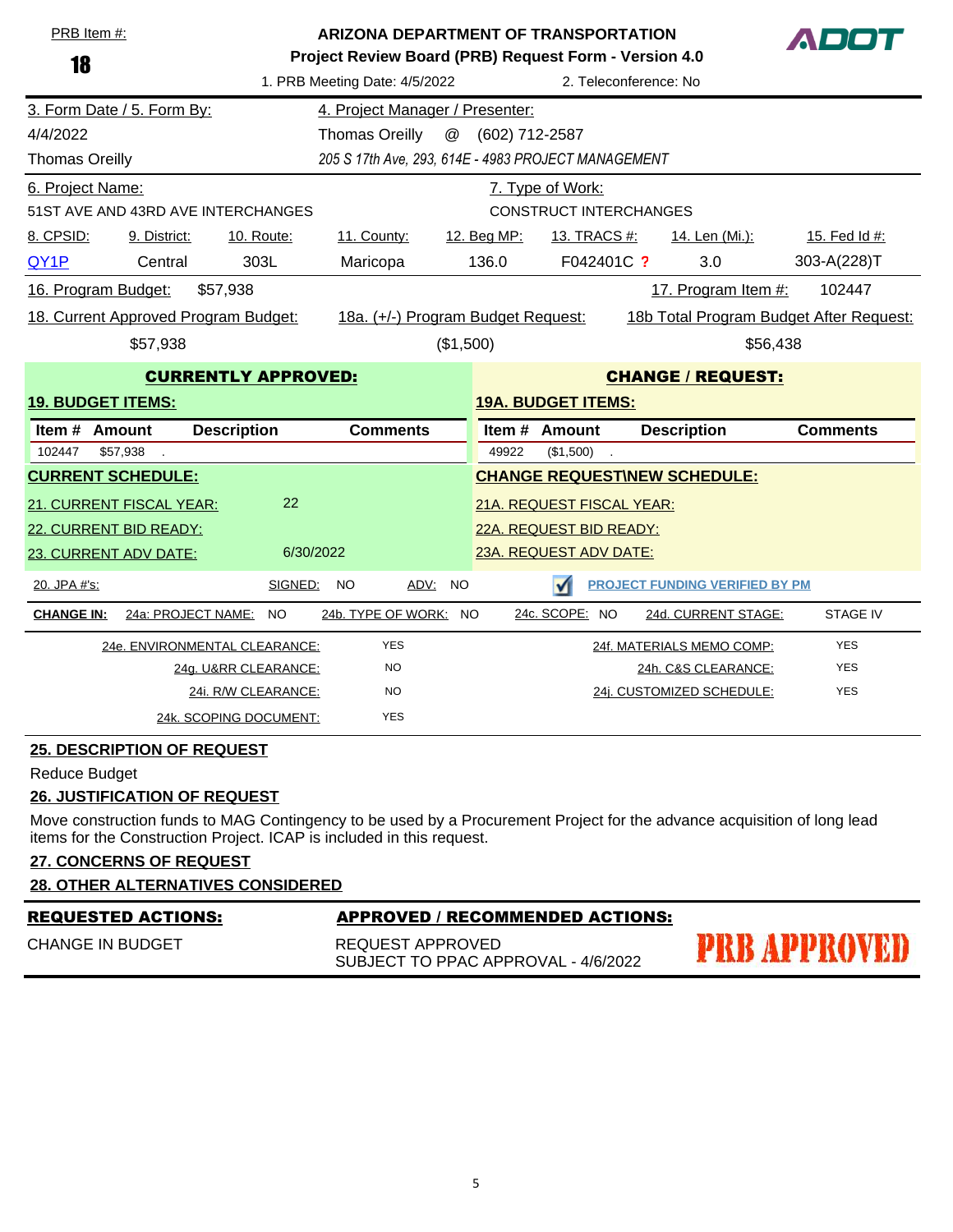#### **7. PPAC - PROJECT MODIFICATIONS AND NEW PROJECTS - DISCUSSION AND POSSIBLE ACTION**

| $7 - 15$ | Route & MP:                | SR 303L @ 136.0                    |
|----------|----------------------------|------------------------------------|
|          | <b>Project Name:</b>       | 51st Ave and 43rd Ave Interchanges |
|          | <b>Type of Work:</b>       | Construct Interchanges             |
|          | County:                    | Maricopa                           |
|          | District:                  | Central                            |
|          | Schedule:                  |                                    |
|          | Project:                   | F042401X, TIP#: 102447             |
|          | <b>Project Manager:</b>    | Thomas O'Reilly                    |
|          | <b>Program Amount:</b>     | \$0                                |
|          | <b>New Program Amount:</b> | \$1,500,000                        |
|          | <b>Requested Action:</b>   | Establish procurement project.     |

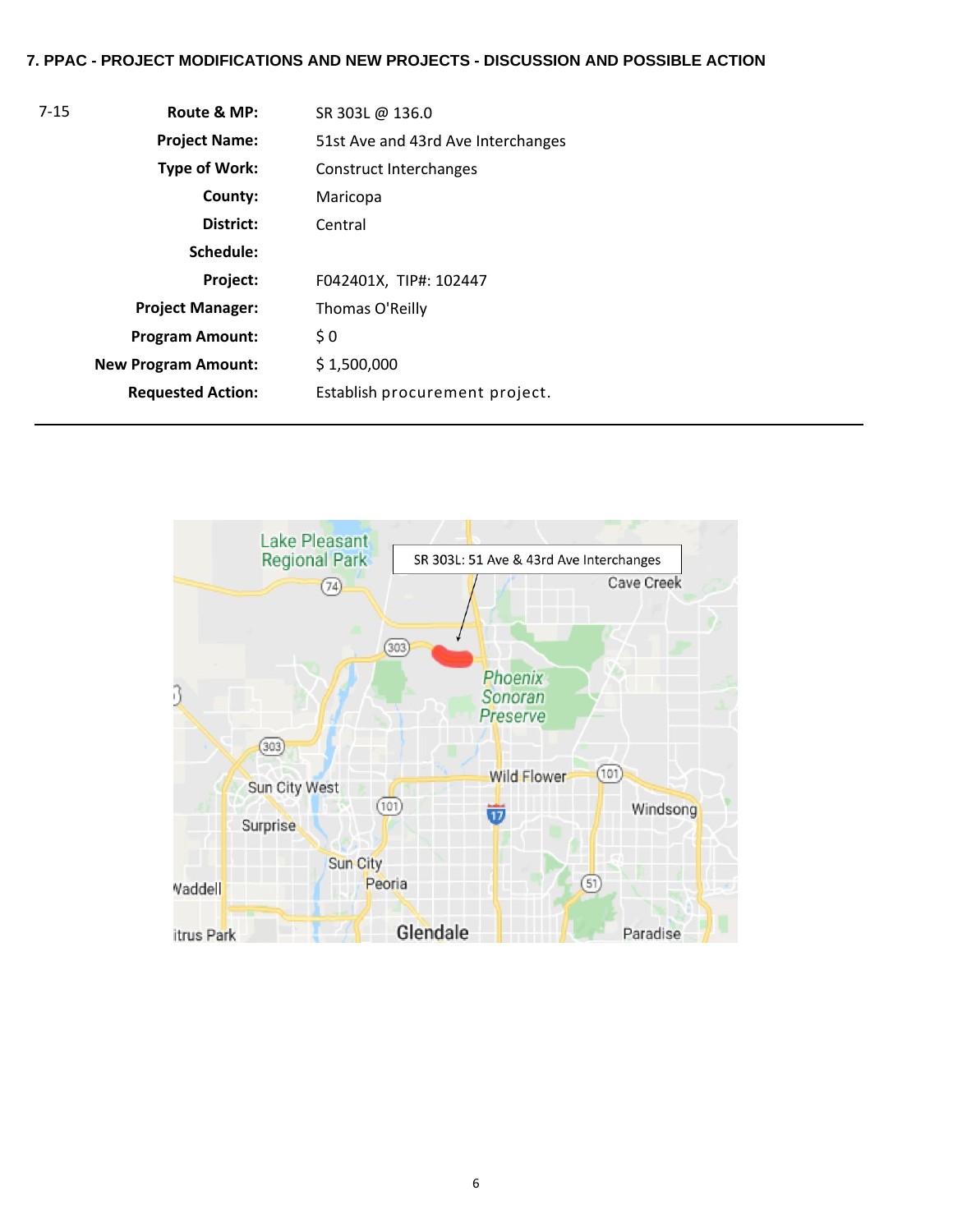| PRB Item #:                |                                                        | <b>ARIZONA DEPARTMENT OF TRANSPORTATION</b><br>ADM<br>Project Review Board (PRB) Request Form - Version 4.0 |                           |                         |                |                                                                               |  |                                       |                 |  |
|----------------------------|--------------------------------------------------------|-------------------------------------------------------------------------------------------------------------|---------------------------|-------------------------|----------------|-------------------------------------------------------------------------------|--|---------------------------------------|-----------------|--|
| <b>18A</b>                 | 1. PRB Meeting Date: 4/5/2022<br>2. Teleconference: No |                                                                                                             |                           |                         |                |                                                                               |  |                                       |                 |  |
|                            | 3. Form Date / 5. Form By:                             | 4. Project Manager / Presenter:                                                                             |                           |                         |                |                                                                               |  |                                       |                 |  |
| 4/4/2022                   |                                                        |                                                                                                             | <b>Thomas Oreilly</b>     | @                       | (602) 712-2587 |                                                                               |  |                                       |                 |  |
| <b>Thomas Oreilly</b>      |                                                        | 205 S 17th Ave, 293, 614E - 4983 PROJECT MANAGEMENT                                                         |                           |                         |                |                                                                               |  |                                       |                 |  |
| 6. Project Name:           |                                                        | 7. Type of Work:                                                                                            |                           |                         |                |                                                                               |  |                                       |                 |  |
|                            |                                                        | 51ST AVE AND 43RD AVE INTERCHANGES                                                                          |                           |                         |                | <b>CONSTRUCT INTERCHANGES</b>                                                 |  |                                       |                 |  |
| 8. CPSID:                  | 9. District:                                           | 10. Route:                                                                                                  | 11. County:               |                         | 12. Beg MP:    | <u>13. TRACS #:</u>                                                           |  | <u>14. Len (Mi.):</u>                 | 15. Fed Id #:   |  |
| QY1P                       | Central                                                | 303L                                                                                                        | Maricopa                  |                         | 136.0          | F042401X ?                                                                    |  | 3.0                                   | 303-A(228)T     |  |
| 16. Program Budget:        | \$0                                                    |                                                                                                             |                           |                         |                |                                                                               |  | 17. Program Item #:                   | 102447          |  |
|                            | 18. Current Approved Program Budget:                   |                                                                                                             |                           |                         |                | 18a. (+/-) Program Budget Request:<br>18b Total Program Budget After Request: |  |                                       |                 |  |
|                            | \$0                                                    | \$1,500<br>\$1,500                                                                                          |                           |                         |                |                                                                               |  |                                       |                 |  |
| <b>CURRENTLY APPROVED:</b> |                                                        |                                                                                                             | <b>CHANGE / REQUEST:</b>  |                         |                |                                                                               |  |                                       |                 |  |
| <b>19. BUDGET ITEMS:</b>   |                                                        |                                                                                                             | <b>19A. BUDGET ITEMS:</b> |                         |                |                                                                               |  |                                       |                 |  |
|                            |                                                        |                                                                                                             |                           |                         | Item#          | Amount                                                                        |  | <b>Description</b>                    | <b>Comments</b> |  |
|                            |                                                        |                                                                                                             |                           |                         | 49922          | \$1,500                                                                       |  |                                       |                 |  |
| <b>CURRENT SCHEDULE:</b>   |                                                        |                                                                                                             |                           |                         |                |                                                                               |  | <b>CHANGE REQUESTINEW SCHEDULE:</b>   |                 |  |
|                            | 21. CURRENT FISCAL YEAR:                               |                                                                                                             |                           |                         |                | 21A. REQUEST FISCAL YEAR:                                                     |  | 22                                    |                 |  |
| 22. CURRENT BID READY:     |                                                        |                                                                                                             |                           | 22A. REQUEST BID READY: |                |                                                                               |  |                                       |                 |  |
| 23. CURRENT ADV DATE:      |                                                        |                                                                                                             |                           |                         |                | 23A. REQUEST ADV DATE:                                                        |  |                                       |                 |  |
| 20. JPA #'s:               |                                                        | SIGNED:                                                                                                     | NO.<br>ADV:               | <b>NO</b>               |                | $\sqrt{}$                                                                     |  | <b>PROJECT FUNDING VERIFIED BY PM</b> |                 |  |
| <b>CHANGE IN:</b>          | 24a: PROJECT NAME:                                     | <b>NO</b>                                                                                                   | 24b. TYPE OF WORK: NO     |                         |                | 24c. SCOPE: NO                                                                |  | 24d. CURRENT STAGE:                   | <b>STAGE IV</b> |  |
|                            |                                                        | 24e. ENVIRONMENTAL CLEARANCE:                                                                               | <b>YES</b>                |                         |                |                                                                               |  | 24f. MATERIALS MEMO COMP:             | <b>YES</b>      |  |
|                            |                                                        | 24g. U&RR CLEARANCE:                                                                                        | <b>NO</b>                 |                         |                |                                                                               |  | 24h. C&S CLEARANCE:                   | <b>YES</b>      |  |
|                            |                                                        | 24i. R/W CLEARANCE:                                                                                         | <b>NO</b>                 |                         |                |                                                                               |  | 24j. CUSTOMIZED SCHEDULE:             | <b>YES</b>      |  |
|                            |                                                        | 24k. SCOPING DOCUMENT:                                                                                      | <b>YES</b>                |                         |                |                                                                               |  |                                       |                 |  |

#### **25. DESCRIPTION OF REQUEST**

Establish procurement project.

#### **26. JUSTIFICATION OF REQUEST**

The project includes materials that are experiencing long lead times to obtain, i.e. poles, mast arms, cabinets, pull boxes, etc. This request will allow The Department to acquire these items through existing procurement contracts and furnish them to the contractor. This will help make sure that the aggressive construction schedule and open to traffic date can be attained. ICAP is included in this request.

TIP ID DOT21-024C

#### **27. CONCERNS OF REQUEST**

**28. OTHER ALTERNATIVES CONSIDERED**

REQUESTED ACTIONS: APPROVED / RECOMMENDED ACTIONS:

ESTABLISH A NEW PROJECT

REQUEST APPROVED SUBJECT TO PPAC APPROVAL - 4/6/2022